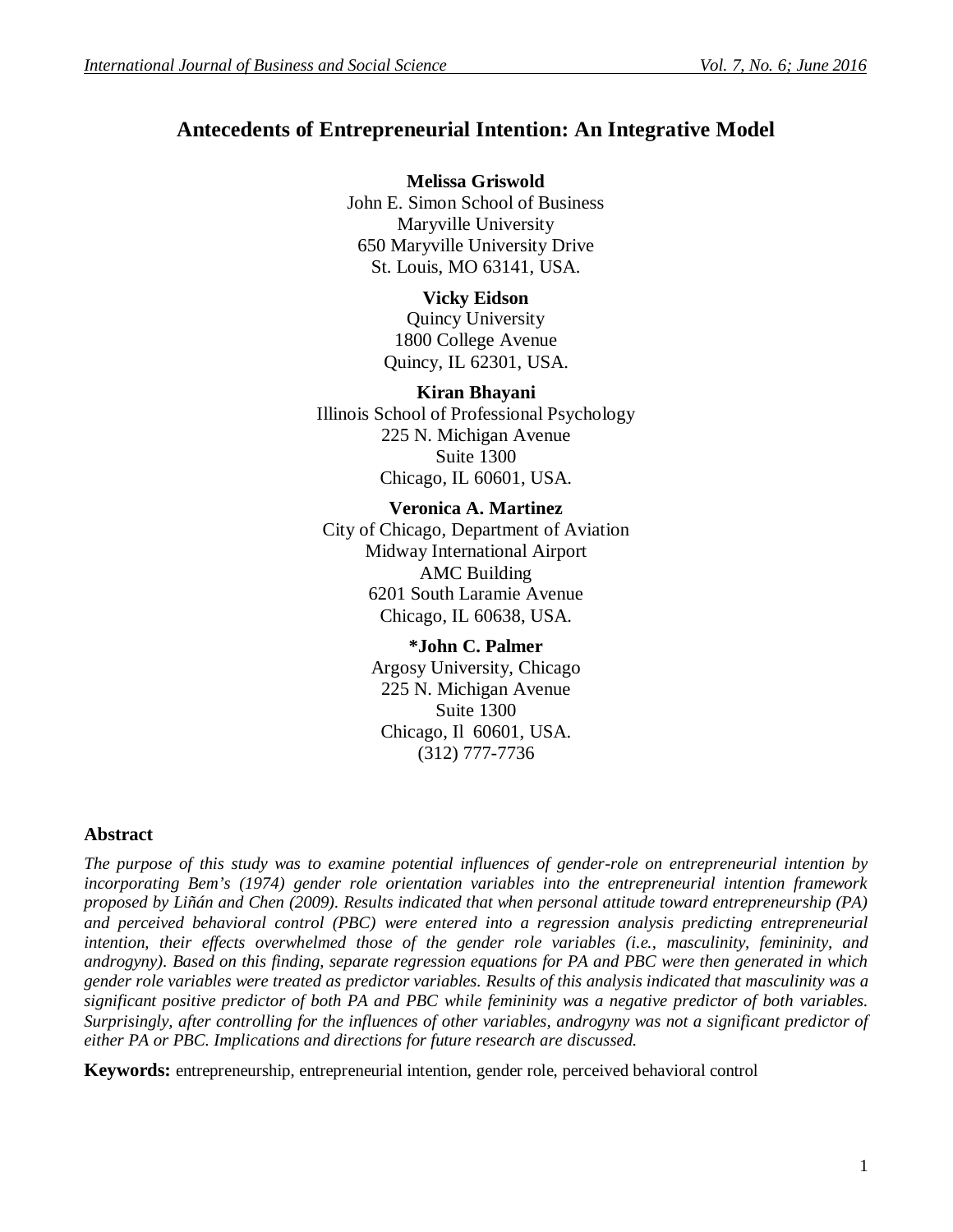### *1. Introduction*

Entrepreneurial intention is the perceived likelihood that an individual will eventually become an entrepreneur. These intentions play a significant role in ultimate decisions of individuals to start new firms (Liñán and Chen, 2009). Given the criticality of entrepreneurship to the viability and growth of the economy (e.g; Phipps and Prieto, 2015; Baptista, Escara & Madruga, 2008), researchers have taken a keen interest in attempting to identify antecedents of entrepreneurial intention and, ultimately, entrepreneurial behavior. Of the numerous factors that have been shown to be related to entrepreneurial intention in past studies, one finding that has consistently been reported is that individuals who have had some form of entrepreneurial education (typically in the form of college coursework) are more likely to report higher levels of entrepreneurial intention (e.g., Rauch and Hulsink, 2015; Bae, Qian, Miao, and Fiet, 2014; Robinson and Stubberund, 2014). As noted by Robinson and Stubberund (2014), entrepreneurial training tends to increase the proclivity of individuals to engage in more risk-taking behavior, be more innovative, and to be more proactive, all of which contribute to higher levels of entrepreneurial intent by individuals. A study by Geidhof, Weiner, Agans, Mueller, and Lerner (2014) also indicated that personal characteristics including self-regulation, innovation orientation, and having entrepreneurial role models were all significant predictors of entrepreneurial intent for participants. Lee, Wong, Foo, and Leung (2011) also found that innovation orientations promoted higher levels of entrepreneurial intentions. However, for individuals currently employed in other contests, the researchers also found that variables related to the desirability of current employment environments moderated this relationship.

Numerous studies have also assessed roles of biological gender on various types of entrepreneurial behavior and attitudes toward entrepreneurship (e.g., Engle, Schlaegel, and Delanoe, 2011; Phipps and Prieto, 2015; Bhandari, 2012; Cornwall, 2011), with most studies reporting that, all else equal, males tend to have stronger entrepreneurial orientations than females. Additionally, Cornwall (2011) indicated that males and females tended to start new ventures for different reasons. Specifically, males tended to become entrepreneurs due to the desire to be independent and for financial gain. Alternatively, females were more likely to become entrepreneurs for intrinsic reasons as well as to achieve a more favorable work/family life balance.

Despite an abundance of research examining potential influences of biological gender on entrepreneurial intention, a paucity of research exists that examines potential relationships between gender-role orientation as proposed by Bem (1974) and entrepreneurial orientations and outcomes. Bem's pioneering work in this area included development of a gender role orientation scale that has been widely utilized by researchers. As opposed to biological gender, gender role pertains to certain types of orientations that society has traditionally viewed as being predominately male or predominately female. But this does not preclude males from having strong feminine gender role characteristics or females from having strong masculine gender role characteristics. Masculine traits include such elements as assertiveness, independence, aggressiveness, and dominance. On the other hand, feminine traits include elements such as being cheerful, sympathetic, affectionate, and cooperative. Bem classified individuals who possessed high levels of both masculinity and femininity traits as being androgynous. One study that examined links between gender role variables and entrepreneurship was conducted by Mueller and Data-On (2007), which assessed potential relationships between gender role orientation and entrepreneurial self-efficacy. Results of this study indicated that, at various stages of venture creation processes, masculinity and androgyny (i.e., the combination of highly masculine and highly feminine traits) are associated with requisite entrepreneurial skills including opportunity searching, planning, being creative and innovative, and leading others. The researchers also reported that gender-role orientation played a larger role in predicting entrepreneurial selfefficacy than did biological gender.

A study by Palmer, Griswold, Eidson, and Wiewel (2015) reported significant positive relationships between masculinity and entrepreneurial intent for a group of college students enrolled in business courses, but also reported that, for the female sub-group of students, both masculinity and femininity were significant positive predictors of entrepreneurial intent. Thus, results indicated that biological gender may moderate relationships between variables as well. Additionally, researchers reported that taking entrepreneurship courses also increased the likelihood of females reporting high levels of entrepreneurial intention. A study by Liñán and Chen (2009), which assessed relationships between planned behavior variables as proposed by Ajzen (1991) and entrepreneurial intent found that personal attitude toward entrepreneurship (PA) and perceived behavioral control (PBC), or the degree of confidence individuals had in being successful as an entrepreneur, accounted for over half of the variation in entrepreneurial intent (i.e., the reported adjusted R-square was .579).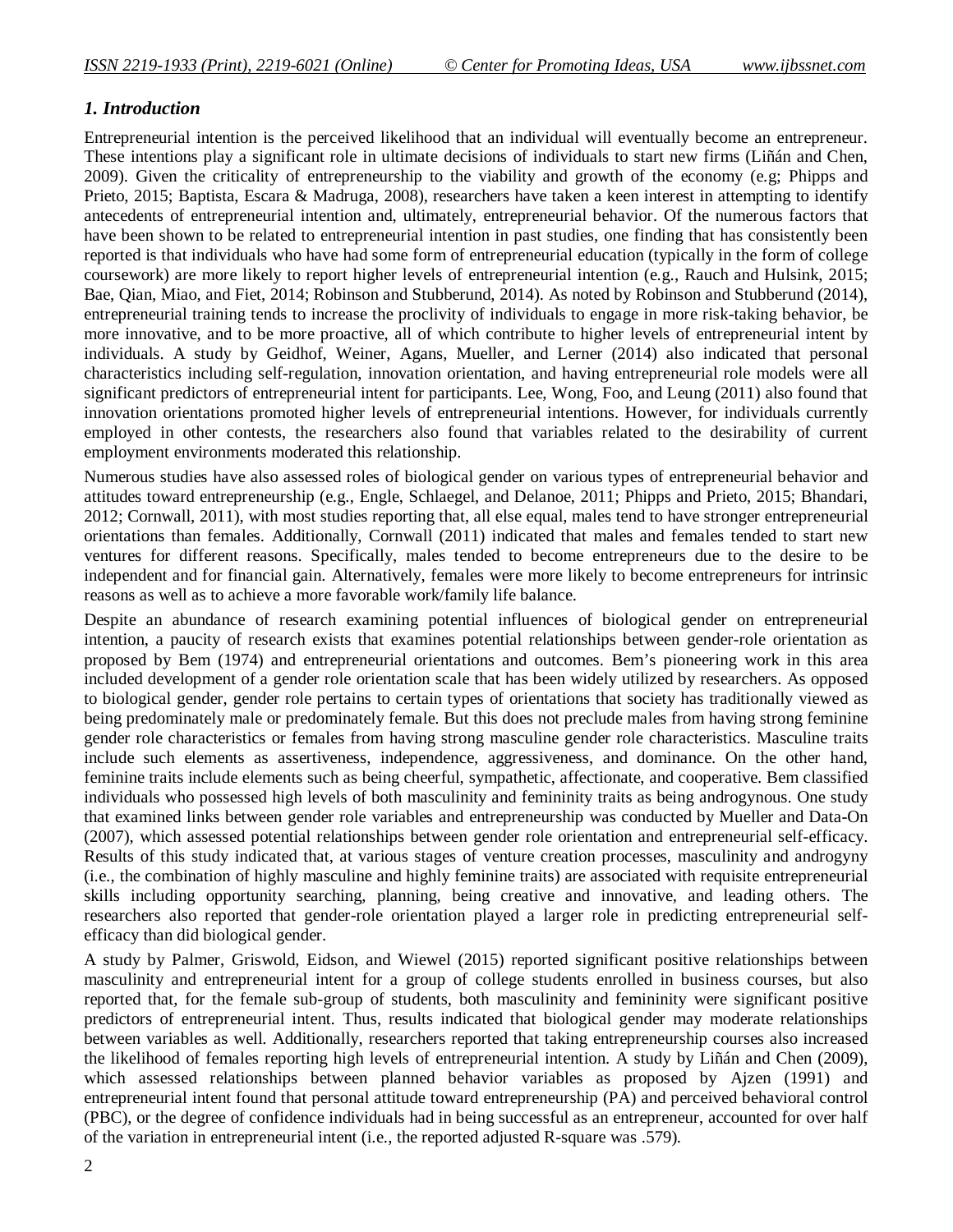However, potential limitations to findings are that both of these predictors are global and multi-faceted, containing many underlying dimensions that are left unexplained and, despite findings in other studies, noting that gender role orientation may impact entrepreneurial intentions, this dimension was not explicitly addressed by the researchers.

#### *2. Purpose*

The purpose of this study is to extend the research examining potential influences that gender-role variables (i.e., masculinity, femininity, and androgyny) may have on entrepreneurial intent by incorporating these variables into the Liñán and Chen (2009) framework for predicting EI. The variables that Liñán and Chen utilized as predictors of entrepreneurial intention (i.e., personal attitudes toward entrepreneurship (PA) and perceived behavioral control (PBC)) accounted for much of the total variation in entrepreneurial intention. However, despite evidence from other studies indicating that gender role orientation may also impact entrepreneurial intention, the potential influences of gender-role variables on PA and PBC has not been addressed in past research.

### *3. Methodology*

A survey consisting of a total of 90 items was administered to students enrolled in business courses at a small Midwestern university (See Appendix A). The survey included the 60 item Bem Sex Role Inventory as well as scaled questions measuring subjective norm, perceived behavioral control, personal attitude toward becoming an entrepreneur, and entrepreneurial intention. These survey items were identical to those utilized by Liñán and Chen (2009). Additionally, questions related to student demographics, self-reported GPA, work experience, whether individuals knew an entrepreneur, and number of entrepreneurship courses taken was also contained in the survey. Regression analysis was the primary means of analysis. Stepwise regression with backward elimination was utilized in order to identify variables that were associated with dependent variables that comprised the model.

### *4. Results*

A total of 282 students responded to the survey. Of this total, 183 were male, 95 were female, and four did not denote a gender. Consistent with many past studies, males had a significantly higher mean entrepreneurial intention score than females ( $t = 2.53$ ;  $p = .006$ ). Relative to females, males also had significantly higher masculinity (t = 4.56; p<.001) and androgyny (t = 4.32; p <.001) scores. Conversely, females reported significantly higher femininity scores (t = 5.24; p <.001). This finding was not surprising. But it does illustrate a strong association between biological gender and gender role orientation of respondents.

Table 1 presents results of the regression analysis examining direct relationships between gender-role variables only and entrepreneurial intention. In this equation, masculinity was a significant positive predictor of EI (b  $=$ .567;  $p = .002$ ) and femininity approached significance as a positive predictor of EI (b = .380; p = .080). Androgyny also had a positive coefficient but was not significant ( $b = .914$ ;  $p = .221$ ). The adjusted R square for this equation was .067.

Table 2 presents results of the regression analysis examining relationships between gender-role variables as well as the variables contained in the Liñán and Chen framework (i.e., perceived behavioral control (PBC), and personal attitude toward becoming an entrepreneur (PA)). In this equation, only PBC ( $b = .486$ ;  $p < .001$ ) and PA  $(b = .721; p, .001)$  were significant predictors of EI. As expected, these two variables overwhelmed the direct influences of gender-role variables. The adjusted R square was .705, indicating that over 70% of the variation in EI was being accounted for by the two variables.

In order to better, discern the influence of gender-role variables as potential antecedents to the two Liñán and Chen variables that took on dominance in the previous stage of the analysis, separate regression equations that examined both gender-role variables as well as control variables contained in the Palmer et. al. (2015) study was run as predictors on both PBC and PA. Results of these analyses are contained in Tables 3 and 4 respectively. As noted in Table 3, masculinity was a significant positive predictor of PBC ( $p = 1.36$ ;  $p < .001$ ).

However, femininity was a significant negative predictor of PBC  $(-.370; p = .045)$ . Androgyny approached significance as a positive predictor of PBC as well ( $p = .783$ ;  $p = .093$ ). In terms of control variables, both parttime work experience (b = .047; p = .031) and had taken an entrepreneurship course (b = .561; p < .001) were also significant positive predictors of PBC. The adjusted R-square for this model was .249.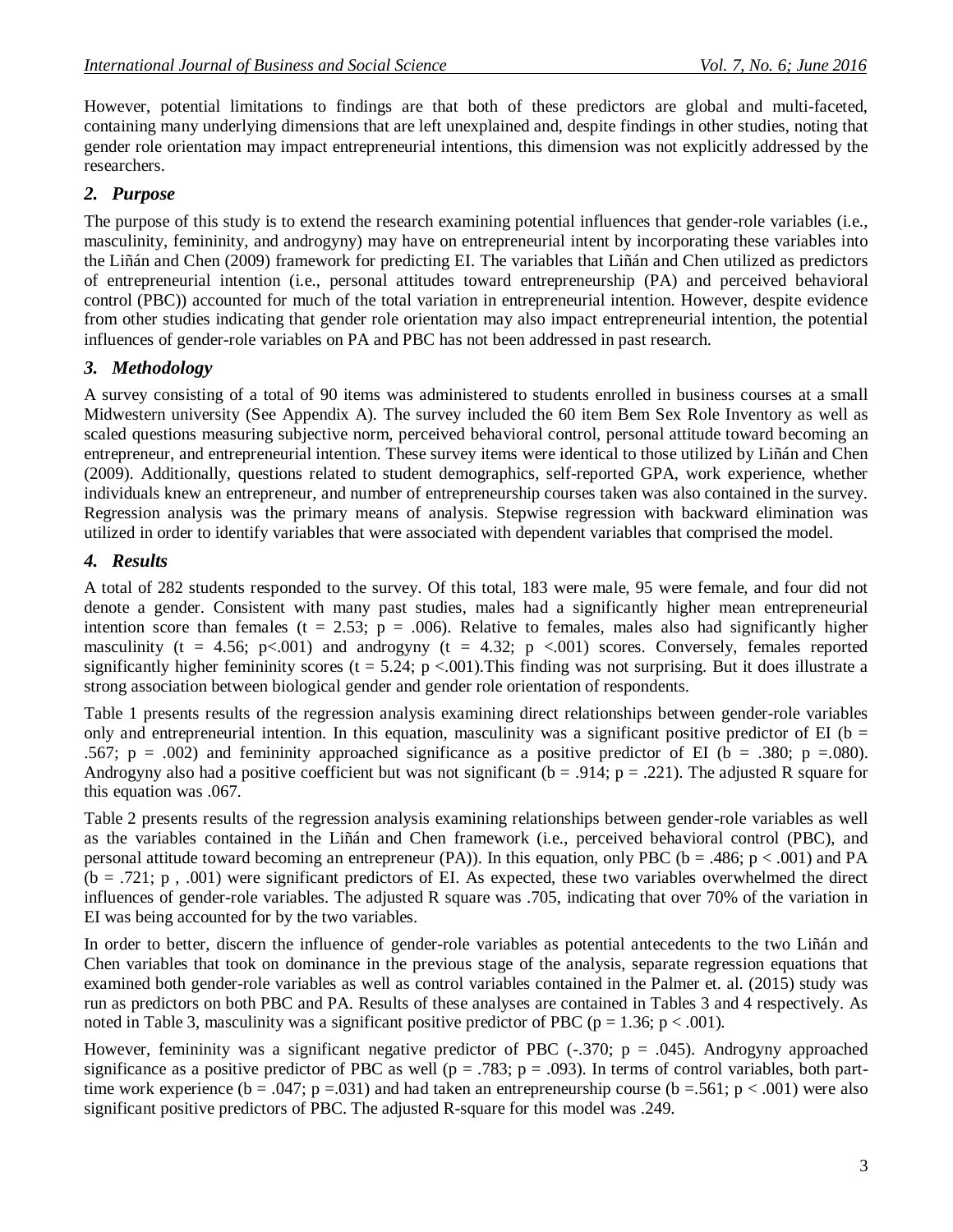In the equation in Table 4, in which relationships between gender-role variables as well as the control variables utilized in the Palmer et. al. (2015) study were run on PA, results once again indicated a significant positive relationship between masculinity and EI ( $b = 1.87$ ; p <.001) and a significant negative relationship between femininity and EI (b = -.653; p <.001). In this analysis, androgyny did not approach significance as a predictor and dropped out of the equation. Knows an entrepreneur ( $b = .572$ ;  $p = .002$ ), had taken an entrepreneurship course (b  $= .344$ ; p =.031), and full-time work experience (b = .033; p = .028) were also significant positive predictors of PA. The adjusted R-square for this model was .305.

#### *5. Discussion*

Despite the fact that many individuals seek careers as entrepreneurs in order to pursue intrinsic interests or to achieve a more favorable work/family life balance (e.g., Cornwall, 2011), which could be considered more feminine characteristics, attitudes toward becoming an entrepreneur (PA) as well as confidence in becoming an entrepreneur (PBC) seemed to be driven more by Bem's (1974) masculinity gender-role variables. These include characteristics such as independent, assertive, dominant, and competitive. In fact, the negative coefficient between femininity and both PA and PBC suggest that Bem's femininity characteristics such as helpful, sensitive to other's needs, and affectionate seem to actually deter individual attitudes regarding entrepreneurship. This finding would seem to provide partial support for findings of Mueller and Dato-On (2007), who reported that individuals with higher masculinity scores tended to have higher levels of entrepreneurial self-efficacy with respect to marshalling and implementing tasks than individuals with higher femininity scores. Interestingly, once the main effects of masculinity and femininity were accounted for, androgyny was not a statistically significant predictor of either PA or PBC.

While there could have been self selection bias associated with the positive relationship between personal attitude toward entrepreneurship (PA) and had taken entrepreneurship course, the fact that taking an entrepreneurship course had a positive relationship with perceived behavioral control (PBC) as well would seem to provide support that the entrepreneurial coursework increased the confidence-level of students with respect to having the requisite skills and abilities to be successful as entrepreneurs. These findings directly support those of Rauch and Hulsink (2012) who also reported positive associations between students taking entrepreneurship coursework and both PA and PBC.

Interestingly, the initial analysis indicated a marginally significant relationship between femininity and EI that had a positive coefficient. However, the femininity coefficient in predicting levels of both PA and PBC was negative. Combined, these findings suggest an underlying relationship between femininity and EI may exist that is not being captured by these variables. It seems possible that this underlying dimension of femininity may somehow be related to elements of entrepreneurial self-efficacy (e.g., Mueller and Data-On, 2007; Wilson, Kickul, Marlino, Barbosa, and Griffiths, 2009).

#### *6. Limitations and Directions for Future Research*

A limitation of the current study was that it was conducted at one institution and made use of a sample consisting primarily of business school students who, for the most part, were of traditional college age (i.e.,  $18 - 24$  years old). Future studies should make use of more diverse samples with respect to respondent ages and educational backgrounds. In this manner, potential influences of generational differences as well as potential differences associated with educational levels and experiences on entrepreneurial intention or antecedents to entrepreneurial intention may be assessed as well.

In future studies, it may also be fruitful for researchers to separately analyze relationships between gender role variables and both PBC and PA by biological gender. Given that there is some evidence that levels of EI may vary by gender, it seems logical that variations could also exist by gender with respect to relationships between these variables. Finally, additional research should focus on gender role orientation and actual entrepreneurial behaviors and outcomes. For example, future studies could assess how variations in gender role orientation might impact actual venture creation and, subsequently, how gender role might impact the ultimate success of such ventures. Such research could also assess the potential moderating influences of factors such as entrepreneurial education and prior employment experience in formulating a more comprehensive model for understanding the complexities associated with predicting entrepreneurial performance outcomes.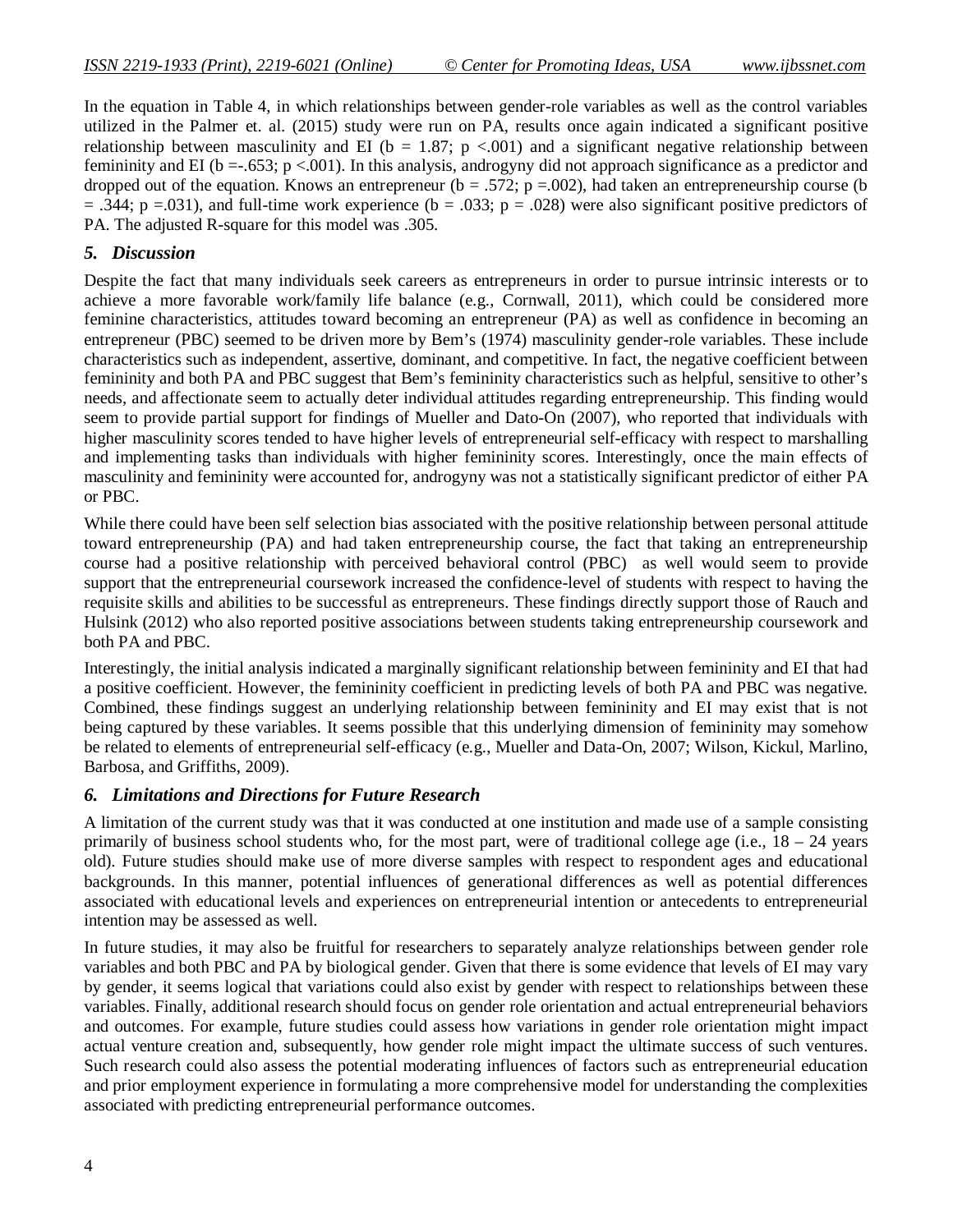#### *References*

- Ajzen, I. (1991). The theory of planned behavior. *Organizational Behavior and Human Decision Processes, 50*(2), 179-211.
- Bae, T. J., Qian, S., Miao, C. and Fiet, J. O. (2014). The relationship between entrepreneurship education and entrepreneurial intentions: A meta-analytic review. *Entrepreneurship Theory and Practice*, 38: 217–254.
- Baptista, R., Escária, V., & Madruga, P. (2008). Entrepreneurial, regional development and job creation: The case of Portugal. *Small Business Economics, 30*(1), 49-58.
- Bem, S. L. (1974). The measurement of psychological androgyny. *Journal of Consulting and Clinical Psychology*, *42*(2), 155-162.
- Bhandari, N. C. (2012). Relationship between students' gender, their own employment, their parents' employment, and the students' intention for entrepreneurship. *Journal of Entrepreneurship Education*, 15, 133-144.
- Cornwall, J. (2011, February 28). Female Entrepreneurs and the 'Lifestyle Business.' Retrieved August 1, 2013 from *The Christian Science Monitor.* http://www.csmonitor.com/Business/The-Entrepreneurial-Mind/2011/0228/Female-entrepreneurs-and-the-lifestyle-business\
- Engle, R.L., Schlaegel, C., & Delanoe, S. (2011). The role of social influence, culture, and gender on entrepreneurial intent. *Journal of Small Business and Entrepreneurship,(24)*4, 471-492.
- Geldhof, G.J., Weiner, M., Agans, J.P., Mueller, M.K., Lerner, R.M. (2014). Understanding entrepreneurial intent in late adolescence: The role of intentional self-regulation and innovation. *J Youth Adolescence,* 43: 81- 91.
- Lee, L., Wong, P.K., Foo, M.D., & Leung, A. (2011). Entrepreneurial intentions: The influence of organizational and individual factors. *Journal of Business Venturing, 26*(1), 124-136.
- Liñán, F., and Chen, Y. (2009). Development and cross-cultural application of a specific instrument to measure entrepreneurial intentions. *Entrepreneurship Theory and Practice, 33*(3), 593-617.
- Mueller, S., & Dato-On, M. (2007). Gender-role orientation as a determinant of entrepreneurial self-efficacy. *Journal of Developmental Entrepreneurship, 13*(1), 3–20.
- Palmer,J., Griswold, M., Eidson, V., & Wiewel, P. (2015). Entrepreneurial intentions of male and female university students. *The International Academy of Business and Public Administration Disciplines*, 12(1), 152-166.
- Phipps, S.T. & Prieto, L.C. (2015). Women versus men in entrepreneurship: A comparison of the sexes on creativity, political skill, and entrepreneurial intentions. *Academy of Entrepreneurship Journal, 21*(1), 32- 43.
- Rauch, A. & Hulsink, W. (2015). Putting entrepreneurship education where the intention to act lies: An investigation into the impact of entrepreneurial education on entrepreneurial behavior. *Academy of Management Learning & Education, 14*(2), 187-204.
- Robinson, S. & Stubberud, H.A. (2014). Elements of entrepreneurial orientation and their relationship to entrepreneurial intention. *Journal of Entrepreneurship Education, 17*(2), 1-11.
- Wilson, F., Kickul, J., Marlino, D., Barbosa, S. D., & Griffiths, M. D. (2009). An analysis of the role of gender and self-efficacy in developing female entrepreneurial interest and behavior. *Journal of Developmental Entrepreneurship, 14*(2), 105–119.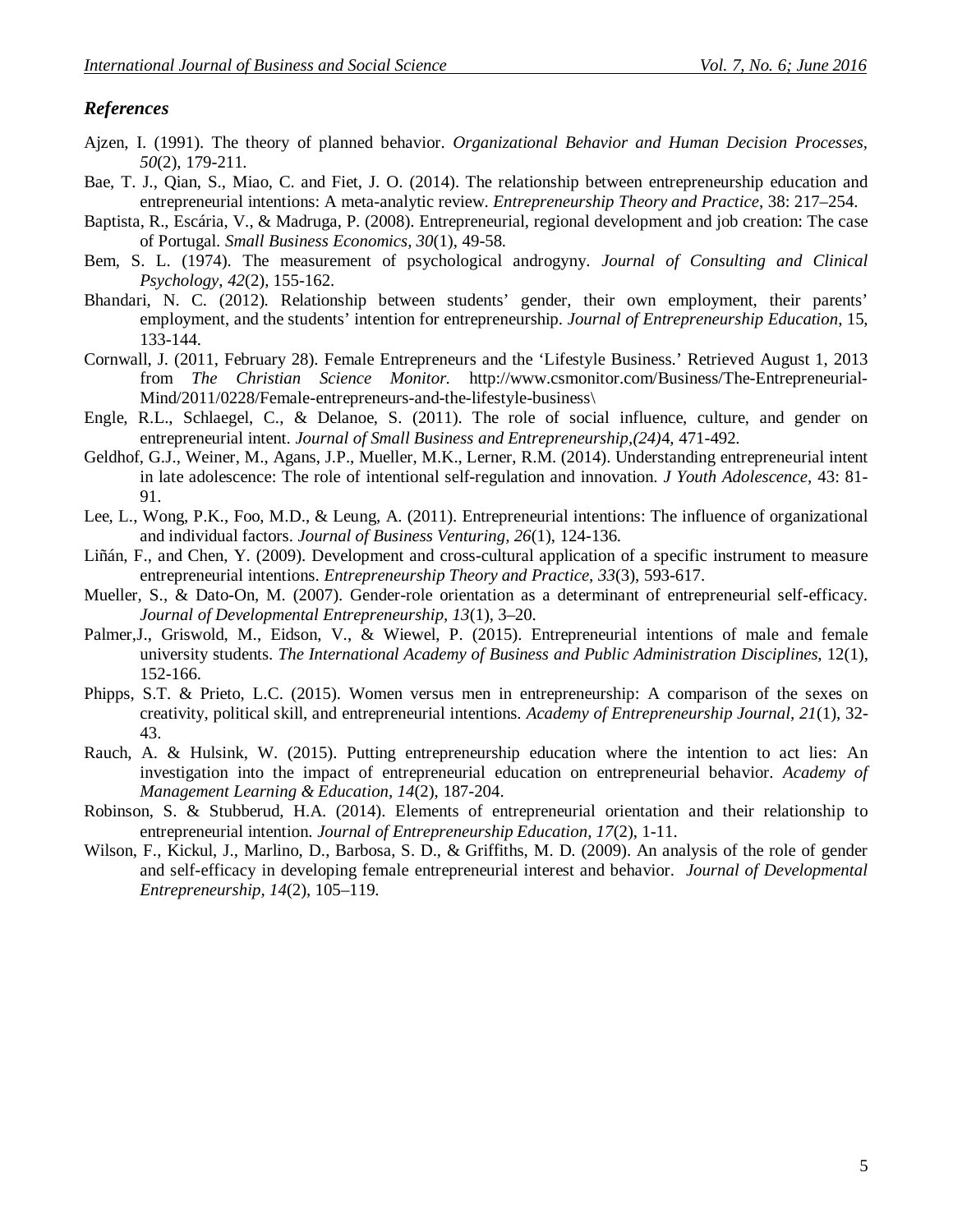| Table 1: Regression Equation – Gender-Role Variables on Entrepreneurial Intention ( $n = 282$ ) |                    |                         |                                                                                            |  |  |  |  |  |
|-------------------------------------------------------------------------------------------------|--------------------|-------------------------|--------------------------------------------------------------------------------------------|--|--|--|--|--|
| <b>Variables</b>                                                                                | <b>Coefficient</b> | <b>Standard Error</b>   | p-value                                                                                    |  |  |  |  |  |
| <b>Intercept</b>                                                                                | $-1.065$           | 1.133                   | .347                                                                                       |  |  |  |  |  |
| <b>Masculine</b>                                                                                | 0.567              | .183                    | $.002**$                                                                                   |  |  |  |  |  |
| <b>Feminine</b>                                                                                 | 0.380              | .216                    | .079                                                                                       |  |  |  |  |  |
| Androgyny                                                                                       | 0.914              | .746                    | .221                                                                                       |  |  |  |  |  |
|                                                                                                 |                    |                         |                                                                                            |  |  |  |  |  |
| $R-Square = 0.0767$                                                                             |                    |                         |                                                                                            |  |  |  |  |  |
| Adj. R Square $= 0.0667$                                                                        |                    |                         |                                                                                            |  |  |  |  |  |
| F statistic $= 7.7043$                                                                          |                    |                         |                                                                                            |  |  |  |  |  |
| $Sig F = 5.81E-05$                                                                              |                    |                         |                                                                                            |  |  |  |  |  |
| $p < .05*$                                                                                      | $p<.01**$          |                         |                                                                                            |  |  |  |  |  |
|                                                                                                 |                    |                         | Table 2: Regression Equation – Liñán and Chen and Gender-Role Variables on Entrepreneurial |  |  |  |  |  |
|                                                                                                 |                    | Intention ( $n = 282$ ) |                                                                                            |  |  |  |  |  |
| <b>Variables</b>                                                                                | <b>Coefficient</b> | <b>Standard Error</b>   | p-value                                                                                    |  |  |  |  |  |
| <b>Intercept</b>                                                                                | $-.985$            | .609                    | .107                                                                                       |  |  |  |  |  |
| PBC:                                                                                            | .488               | .055                    | $< 0.01**$                                                                                 |  |  |  |  |  |
| PA:                                                                                             | .733               | .053                    | $< 0.01**$                                                                                 |  |  |  |  |  |
| <b>Masculine</b>                                                                                | $-.132$            | .069                    | .486                                                                                       |  |  |  |  |  |
| <b>Feminine</b>                                                                                 | $-.001$            | .154                    | .997                                                                                       |  |  |  |  |  |
| Androgyny                                                                                       | $-.568$            | .387                    | .142                                                                                       |  |  |  |  |  |
| $R-Square = 0.709$                                                                              |                    |                         |                                                                                            |  |  |  |  |  |
| Adj. R Square $= 0.704$                                                                         |                    |                         |                                                                                            |  |  |  |  |  |
| F statistic = $134.82$                                                                          |                    |                         |                                                                                            |  |  |  |  |  |
| Sig F = $< 001**$                                                                               |                    |                         |                                                                                            |  |  |  |  |  |
| $p < .05*$<br>$p<01**$                                                                          |                    |                         |                                                                                            |  |  |  |  |  |
| Table 3: Regression Equation - Predicting Perceived Behavioral Control (PBC) $(n = 282)$        |                    |                         |                                                                                            |  |  |  |  |  |
| <b>Variables</b>                                                                                | Coefficient        | <b>Standard Error</b>   | p-value                                                                                    |  |  |  |  |  |
| Intercept                                                                                       | $-0.018$           | .799.981                |                                                                                            |  |  |  |  |  |
| PT Work:                                                                                        | .047               | $.022.030*$             |                                                                                            |  |  |  |  |  |
| $T-1$ $C$                                                                                       | 500                | 150                     | 0.0144                                                                                     |  |  |  |  |  |

| <b>Taken Course:</b>                                                                             | .560      | .152         | $< 0.01**$ |  |
|--------------------------------------------------------------------------------------------------|-----------|--------------|------------|--|
| <b>Masculine</b>                                                                                 | 1.363     | $.200<001**$ |            |  |
| <b>Feminine</b>                                                                                  | $-.370$   | $.184.045*$  |            |  |
| Androgyny                                                                                        | .782      | 0.46.093     |            |  |
| $R-Square = 0.2624$<br>Adj. R Square $= 0.2490$<br>F statistic = $19.6420$<br>$Sig F = 9.75E-17$ |           |              |            |  |
| $p < .05*$                                                                                       | $p<.01**$ |              |            |  |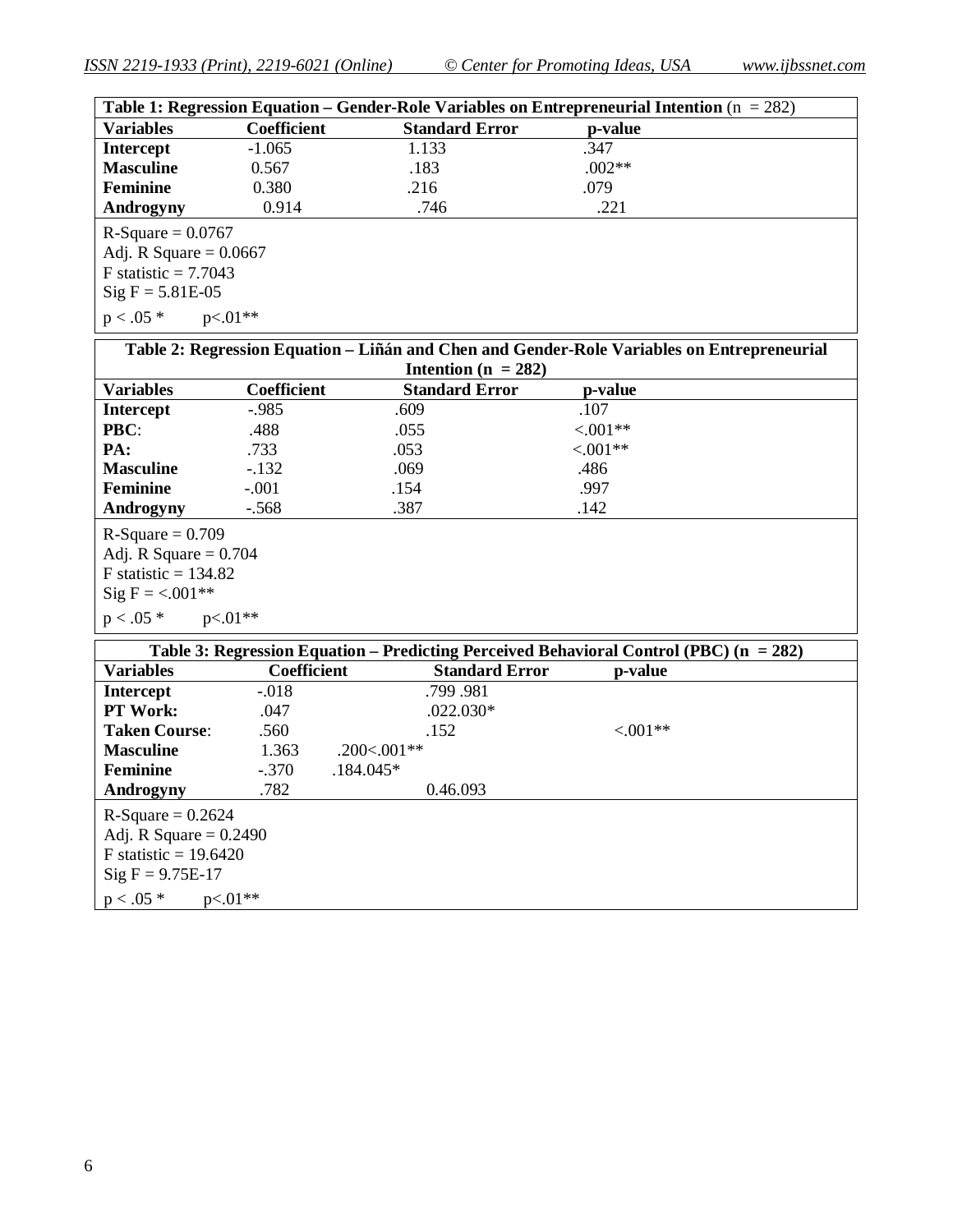| Table 4: Regression Equation – Predicting Personal Attitude Towards Entrepreneurship ( $n = 282$ ) |                    |              |                       |                |  |  |  |  |  |
|----------------------------------------------------------------------------------------------------|--------------------|--------------|-----------------------|----------------|--|--|--|--|--|
| <b>Variables</b>                                                                                   | <b>Coefficient</b> |              | <b>Standard Error</b> | <b>p-value</b> |  |  |  |  |  |
| <b>Intercept</b>                                                                                   | .666               | .806.409     |                       |                |  |  |  |  |  |
| <b>Know Ent:</b>                                                                                   | .572               | $.189.003**$ |                       |                |  |  |  |  |  |
| <b>Taken Course:</b>                                                                               | .344               | $.159.031*$  |                       |                |  |  |  |  |  |
| <b>FT Work</b>                                                                                     | .033               | $.015.028*$  |                       |                |  |  |  |  |  |
| <b>Masculine</b>                                                                                   | 1.871              |              | .191                  | $< 0.01**$     |  |  |  |  |  |
| <b>Feminine</b>                                                                                    | $-0.653$           |              | .144                  | $< 0.01**$     |  |  |  |  |  |
| $R-Square = 0.3169$<br>Adj. R Square $= 0.3045$                                                    |                    |              |                       |                |  |  |  |  |  |
| F statistic $= 25.6114$                                                                            |                    |              |                       |                |  |  |  |  |  |
| Sig F = $< 001**$                                                                                  |                    |              |                       |                |  |  |  |  |  |
| $p < .05*$<br>$p<.01***$                                                                           |                    |              |                       |                |  |  |  |  |  |

# *Appendix A*

Rate yourself on each item, on a scale from 1 (never or almost never true) to 7 (almost always true). Please CIRLCE only ONE answer per item and please answer every question.

| Never or almost                          |              |                |                         |                         |                                      |             | Always or almost |
|------------------------------------------|--------------|----------------|-------------------------|-------------------------|--------------------------------------|-------------|------------------|
| never true                               |              |                |                         |                         |                                      | always true |                  |
| <b>Self-reliant</b><br>1.                | 1            | $\overline{2}$ | 3                       | $\overline{\mathbf{4}}$ | 5                                    | 6           | 7                |
| 2.<br>Yielding                           | 1            | $\overline{2}$ | $\overline{\mathbf{3}}$ | $\boldsymbol{4}$        | $\overline{5}$                       | 6           | 7                |
| 3.<br>Helpful                            | $\mathbf{1}$ | $\overline{2}$ | $\overline{\mathbf{3}}$ | $\overline{\mathbf{4}}$ | $\overline{\overline{\overline{5}}}$ | 6           | $\overline{7}$   |
| <b>Defends Own Beliefs</b><br>4.         | 1            | $\overline{2}$ | 3                       | $\boldsymbol{4}$        | 5                                    | 6           | 7                |
| 5.<br><b>Cheerful</b>                    | 1            | $\overline{2}$ | 3                       | $\overline{\mathbf{4}}$ | 5                                    | 6           | $\overline{7}$   |
| 6.<br><b>Moody</b>                       | $\mathbf{1}$ | $\overline{2}$ | 3                       | $\overline{\mathbf{4}}$ | 5                                    | 6           | 7                |
| Independent<br>7.                        | $\mathbf{1}$ | $\overline{2}$ | $\overline{\mathbf{3}}$ | $\overline{4}$          | $\overline{5}$                       | 6           | $\overline{7}$   |
| 8.<br>Shy                                | $\mathbf{1}$ | $\overline{2}$ | $\overline{\mathbf{3}}$ | $\overline{\mathbf{4}}$ | 5                                    | 6           | $\overline{7}$   |
| <b>Leadership Ability</b><br>9.          | $\mathbf{1}$ | $\overline{2}$ | 3                       | $\overline{\mathbf{4}}$ | 5                                    | 6           | $\overline{7}$   |
| 10.<br><b>Sensitive to Other's Needs</b> | $\mathbf{1}$ | $\overline{2}$ | $\overline{3}$          | $\overline{4}$          | $\overline{\mathbf{5}}$              | 6           | 7                |
| Truthful<br>11.                          | $\mathbf{1}$ | $\overline{2}$ | $\overline{3}$          | $\overline{\mathbf{4}}$ | 5                                    | 6           | $\overline{7}$   |
| <b>Willing to Take Risks</b><br>12.      | 1            | $\overline{2}$ | 3                       | $\overline{\mathbf{4}}$ | 5                                    | 6           | 7                |
| Understanding<br>13.                     | $\mathbf{1}$ | $\overline{2}$ | $\overline{\mathbf{3}}$ | $\overline{\mathbf{4}}$ | $\overline{\overline{5}}$            | 6           | $\overline{7}$   |
| <b>Secretive</b><br>14.                  | 1            | $\overline{2}$ | 3                       | $\overline{\mathbf{4}}$ | 5                                    | 6           | 7                |
| 15. Makes Decisions Easily               | $\mathbf{1}$ | $\overline{2}$ | $\overline{\mathbf{3}}$ | $\overline{\mathbf{4}}$ | $\overline{\overline{5}}$            | 6           | $\overline{7}$   |
| 16. Compassionate                        | 1            | $\overline{2}$ | 3                       | $\overline{\mathbf{4}}$ | $\overline{\mathbf{5}}$              | 6           | 7                |
| 17. Sincere                              | $\mathbf{1}$ | $\overline{2}$ | $\overline{\mathbf{3}}$ | $\overline{\mathbf{4}}$ | $\overline{\overline{5}}$            | 6           | $\overline{7}$   |
| 18. Self-sufficient                      | $\mathbf{1}$ | $\overline{2}$ | $\overline{\mathbf{3}}$ | $\overline{\mathbf{4}}$ | $\overline{\mathbf{5}}$              | 6           | $\overline{7}$   |
| 19. Eager to Soothe Hurt Feelings        | $\mathbf{1}$ | $\overline{2}$ | $\overline{\mathbf{3}}$ | $\overline{\mathbf{4}}$ | 5                                    | 6           | $\overline{7}$   |
| <b>Conceited</b><br>20.                  | $\mathbf{1}$ | $\overline{2}$ | $\overline{\mathbf{3}}$ | $\overline{4}$          | 5                                    | 6           | $\overline{7}$   |
| 21.<br>Conscientious                     | $\mathbf{1}$ | $\overline{2}$ | $\overline{\mathbf{3}}$ | $\overline{4}$          | 5                                    | 6           | $\overline{7}$   |
| Athletic<br>22.                          | $\mathbf{1}$ | $\overline{2}$ | $\overline{\mathbf{3}}$ | $\overline{\mathbf{4}}$ | 5                                    | 6           | 7                |
| 23. Affectionate                         | $\mathbf{1}$ | $\overline{2}$ | 3                       | $\overline{\mathbf{4}}$ | 5                                    | 6           | $\overline{7}$   |
| <b>Theatrical</b><br>24.                 | $\mathbf{1}$ | $\overline{2}$ | $\overline{\mathbf{3}}$ | $\overline{\mathbf{4}}$ | $\overline{\mathbf{5}}$              | 6           | 7                |
| 25.<br><b>Assertive</b>                  | $\mathbf{1}$ | $\overline{2}$ | $\overline{\mathbf{3}}$ | $\overline{\mathbf{4}}$ | $\overline{\mathbf{5}}$              | 6           | $\overline{7}$   |
| <b>Flatterable</b><br>26.                | $\mathbf{1}$ | $\overline{2}$ | $\overline{\mathbf{3}}$ | $\overline{\mathbf{4}}$ | $\overline{\overline{\overline{5}}}$ | 6           | $\overline{7}$   |
| 27. Happy                                | $\mathbf{1}$ | $\overline{2}$ | $\overline{\mathbf{3}}$ | $\overline{\mathbf{4}}$ | $\overline{\overline{5}}$            | 6           | $\overline{7}$   |
| <b>Strong Personality</b><br>28.         | $\mathbf{1}$ | $\overline{2}$ | $\overline{\mathbf{3}}$ | $\overline{\mathbf{4}}$ | 5                                    | 6           | 7                |
| <b>Dominant</b><br>29.                   | $\mathbf{1}$ | $\overline{2}$ | $\overline{\mathbf{3}}$ | $\overline{\mathbf{4}}$ | 5                                    | 6           | $\overline{7}$   |
| 30. Soft Spoken                          | 1            | $\overline{2}$ | $\overline{\mathbf{3}}$ | $\overline{\mathbf{4}}$ | $\overline{\mathbf{5}}$              | 6           | 7                |
| 31. Likable                              | 1            | $\overline{2}$ | 3                       | $\overline{\mathbf{4}}$ | 5                                    | 6           | $\overline{7}$   |
| <b>Masculine</b><br>32.                  | 1            | $\overline{2}$ | 3                       | $\overline{\mathbf{4}}$ | $\overline{\mathbf{5}}$              | 6           | 7                |
| 33.<br>Warm                              | $\mathbf{1}$ | $\overline{2}$ | 3                       | $\overline{\mathbf{4}}$ | 5                                    | 6           | $\overline{7}$   |
| 34. Solemn                               | 1            | $\overline{2}$ | 3                       | $\overline{\mathbf{4}}$ | 5                                    | 6           | 7                |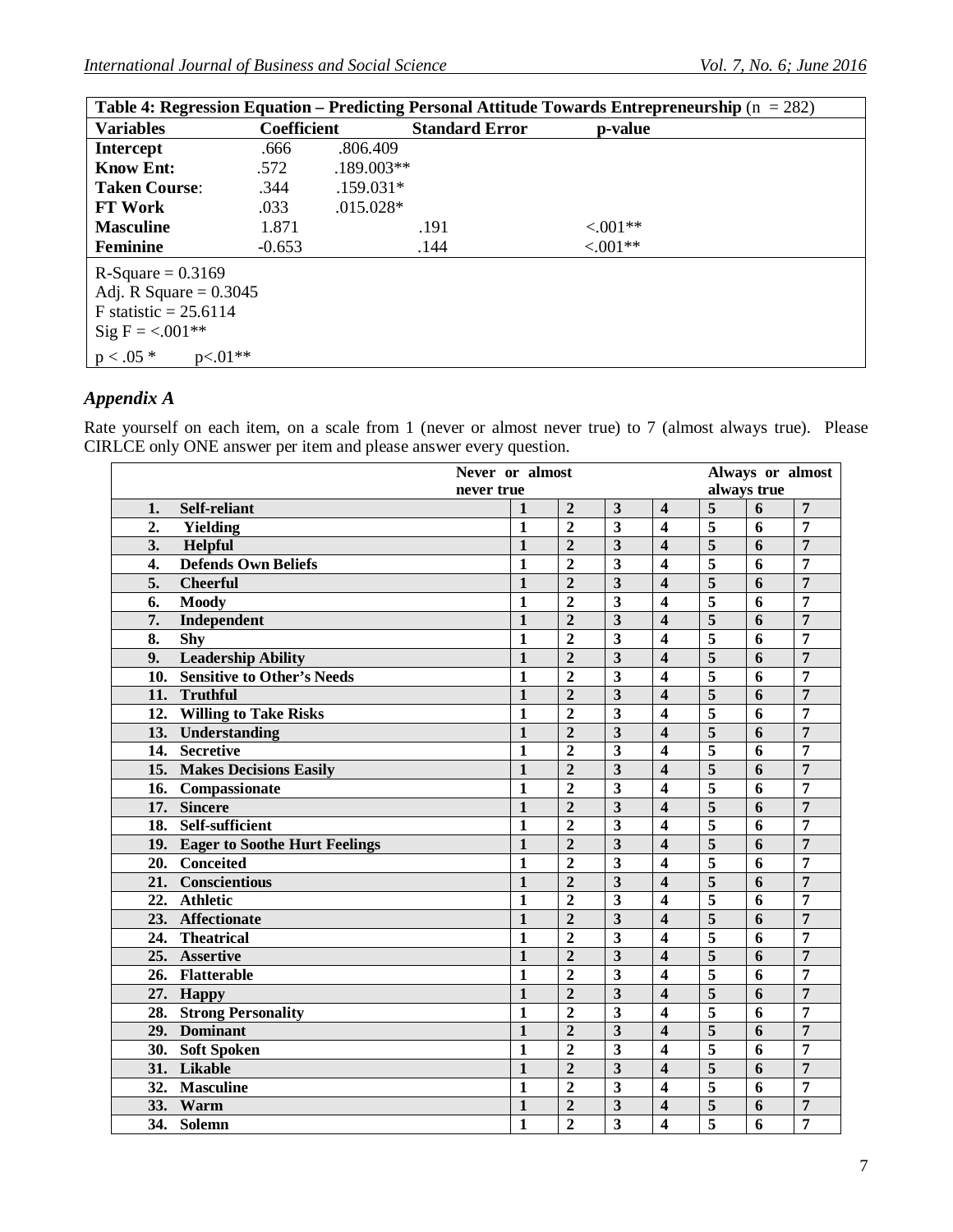| Never or almost                       |              |                |                         |                         |                |   | Always or almost |
|---------------------------------------|--------------|----------------|-------------------------|-------------------------|----------------|---|------------------|
| never true                            |              |                |                         |                         | always true    |   |                  |
| <b>Willing to Take a Stand</b><br>35. | 1            | $\overline{2}$ | $\overline{\mathbf{3}}$ | $\overline{\mathbf{4}}$ | 5              | 6 | $\overline{7}$   |
| <b>Tender</b><br>36.                  | $\mathbf{1}$ | $\overline{2}$ | 3                       | $\overline{\mathbf{4}}$ | 5              | 6 | 7                |
| Friendly<br>37.                       | $\mathbf{1}$ | $\overline{2}$ | 3                       | $\overline{\mathbf{4}}$ | $\overline{5}$ | 6 | $\overline{7}$   |
| 38.<br><b>Aggressive</b>              | $\mathbf{1}$ | $\overline{2}$ | 3                       | $\overline{\mathbf{4}}$ | 5              | 6 | 7                |
| <b>Gullible</b><br>39.                | $\mathbf{1}$ | $\overline{2}$ | 3                       | $\overline{\mathbf{4}}$ | 5              | 6 | $\overline{7}$   |
| <b>Inefficient</b><br>40.             | $\mathbf{1}$ | $\overline{2}$ | $\overline{\mathbf{3}}$ | $\overline{\mathbf{4}}$ | 5              | 6 | $\overline{7}$   |
| Loyal<br>41.                          | $\mathbf{1}$ | $\overline{2}$ | 3                       | $\overline{\mathbf{4}}$ | 5              | 6 | $\overline{7}$   |
| Unpredictable<br>42.                  | $\mathbf{1}$ | $\overline{2}$ | 3                       | $\overline{\mathbf{4}}$ | 5              | 6 | 7                |
| Forceful<br>43.                       | $\mathbf{1}$ | $\overline{2}$ | $\overline{3}$          | $\overline{\mathbf{4}}$ | 5              | 6 | $\overline{7}$   |
| Feminine<br>44.                       | $\mathbf{1}$ | $\overline{2}$ | 3                       | $\overline{\mathbf{4}}$ | 5              | 6 | $\overline{7}$   |
| <b>Reliable</b><br>45.                | $\mathbf{1}$ | $\overline{2}$ | 3                       | $\overline{\mathbf{4}}$ | 5              | 6 | $\overline{7}$   |
| <b>Analytical</b><br>46.              | $\mathbf{1}$ | $\overline{2}$ | 3                       | $\overline{\mathbf{4}}$ | 5              | 6 | 7                |
| 47.<br>Sympathetic                    | $\mathbf{1}$ | $\overline{2}$ | 3                       | $\overline{\mathbf{4}}$ | 5              | 6 | $\overline{7}$   |
| <b>Jealous</b><br>48.                 | $\mathbf{1}$ | $\overline{2}$ | 3                       | $\overline{\mathbf{4}}$ | 5              | 6 | 7                |
| Act as a Leader<br>49.                | $\mathbf{1}$ | $\overline{2}$ | 3                       | $\overline{\mathbf{4}}$ | 5              | 6 | $\overline{7}$   |
| <b>Childlike</b><br>50.               | $\mathbf{1}$ | $\overline{2}$ | 3                       | $\overline{\mathbf{4}}$ | $\overline{5}$ | 6 | $\overline{7}$   |
| <b>Adaptable</b><br>51.               | $\mathbf{1}$ | $\overline{2}$ | 3                       | $\overline{\mathbf{4}}$ | 5              | 6 | 7                |
| Individualistic<br>52.                | $\mathbf{1}$ | $\overline{2}$ | 3                       | $\overline{\mathbf{4}}$ | $\overline{5}$ | 6 | $\overline{7}$   |
| 53.<br>Doesn't Use Harsh Language     | $\mathbf{1}$ | $\overline{2}$ | 3                       | $\overline{\mathbf{4}}$ | $\overline{5}$ | 6 | $\overline{7}$   |
| 54.<br>Unsystematic                   | $\mathbf{1}$ | $\overline{2}$ | $\overline{\mathbf{3}}$ | $\overline{\mathbf{4}}$ | 5              | 6 | 7                |
| 55.<br>Competitive                    | $\mathbf{1}$ | $\overline{2}$ | 3                       | $\overline{\mathbf{4}}$ | 5              | 6 | $\overline{7}$   |
| <b>Loves Children</b><br>56.          | $\mathbf{1}$ | $\overline{2}$ | 3                       | $\overline{\mathbf{4}}$ | 5              | 6 | $\overline{7}$   |
| <b>Tactful</b><br>57.                 | $\mathbf{1}$ | $\overline{2}$ | 3                       | $\overline{\mathbf{4}}$ | 5              | 6 | 7                |
| 58.<br><b>Ambitious</b>               | $\mathbf{1}$ | $\overline{2}$ | 3                       | $\overline{\mathbf{4}}$ | 5              | 6 | $\overline{7}$   |
| 59.<br><b>Gentle</b>                  | $\mathbf{1}$ | $\overline{2}$ | 3                       | $\overline{\mathbf{4}}$ | 5              | 6 | 7                |
| 60. Conventional                      | $\mathbf{1}$ | $\overline{2}$ | $\overline{\mathbf{3}}$ | $\overline{\mathbf{4}}$ | $\overline{5}$ | 6 | 7                |

CIRCLE your level of agreement with the following sentences from 1 (total disagreement) to 7 (total agreement).

|                                                                                     | Total  |              |        |        |        | Total     |   |
|-------------------------------------------------------------------------------------|--------|--------------|--------|--------|--------|-----------|---|
|                                                                                     |        | Disagreement |        |        |        | Agreement |   |
|                                                                                     |        | 2            | 3      | 4      | 5      | 6         |   |
| Being an entrepreneur implies<br>61.<br>more<br>advantages than disadvantages to me | $\Box$ | $\Box$       | $\Box$ | $\Box$ | $\Box$ | П         | □ |
| 62. A career as entrepreneur is attractive for me.                                  | $\Box$ | $\Box$       | $\Box$ | $\Box$ | $\Box$ | $\Box$    | □ |
| 63. If I had the opportunity and resources, I'd like $\Box$<br>to start a firm.     |        | $\Box$       | $\Box$ | $\Box$ | $\Box$ | $\Box$    | □ |
| 64. Being an entrepreneur would entail great $\Box$<br>satisfactions for me.        |        | $\Box$       | $\Box$ | $\Box$ | $\Box$ | $\Box$    | □ |
| 65. Among various options, I would rather be an $\Box$<br>entrepreneur.             |        | $\Box$       | $\Box$ | $\Box$ | $\Box$ | □         | □ |

**If you decided to create a firm, would people in your close environment approve of that decision?**

|                       | Total<br>Disagreement |        |  |   |  |  |   |
|-----------------------|-----------------------|--------|--|---|--|--|---|
|                       |                       |        |  |   |  |  | − |
| 66. Your close family | □                     | $\Box$ |  | □ |  |  | □ |
| 67. Your friends      | П.                    |        |  | п |  |  |   |
| 68. Your colleagues   | $\mathbf{I}$          |        |  |   |  |  |   |